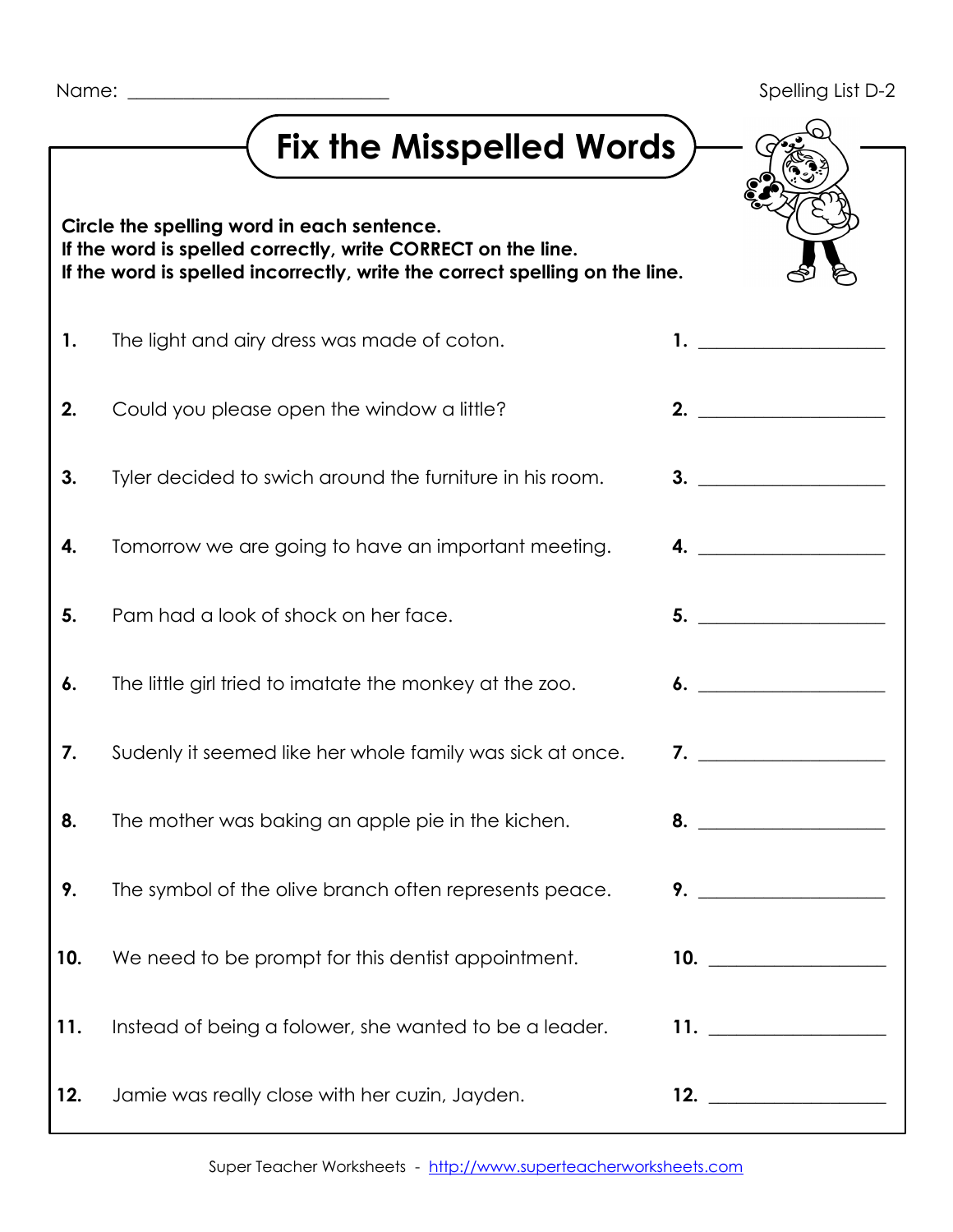## Name: \_\_\_\_\_\_\_\_\_\_\_\_\_\_\_\_\_\_\_\_\_\_\_\_\_\_\_\_\_\_\_\_\_\_\_\_

| 13.                    | The construction workers are building a new town library.          | 13. $\qquad \qquad$           |  |  |  |
|------------------------|--------------------------------------------------------------------|-------------------------------|--|--|--|
| 14.                    | Doesn't that octupos look creepy?!                                 | 14. $\qquad \qquad$           |  |  |  |
| 15.                    | Betty bought a bar of sweet, sticky fudge.                         | 15. $\qquad \qquad$           |  |  |  |
| 16.                    | Peter tried on his costoom for the school play.                    |                               |  |  |  |
| 17.                    | My little brother doesn't like the taste of shrimp.                | 17. $\qquad \qquad$           |  |  |  |
| 18.                    | The swifft current in the river swept the branch away.             | 18. $\qquad$                  |  |  |  |
| 19.                    | Nina likes to eat Granola Crunch cereal for breakfast.             | 19. $\qquad \qquad$           |  |  |  |
| 20.                    | Joe helped his brother fling the fallen apples over the fence. 20. |                               |  |  |  |
| <b>Review Words</b>    |                                                                    |                               |  |  |  |
| 21.                    | There is no need to stomp around because you are angry. 21.        |                               |  |  |  |
| 22.                    | The plumpt peach looked ripe and ready to eat.                     | 22.                           |  |  |  |
| 23.                    | The weather man was predicting a twistar would form.               | 23. $\qquad \qquad$           |  |  |  |
| <b>Challenge Words</b> |                                                                    |                               |  |  |  |
| 24.                    | That chimpanzie looks like he is having fun swinging around.       | <u>24. __________________</u> |  |  |  |
| 25.                    | Sasha was excited to try out the obstical course.                  | 25. $\qquad \qquad$           |  |  |  |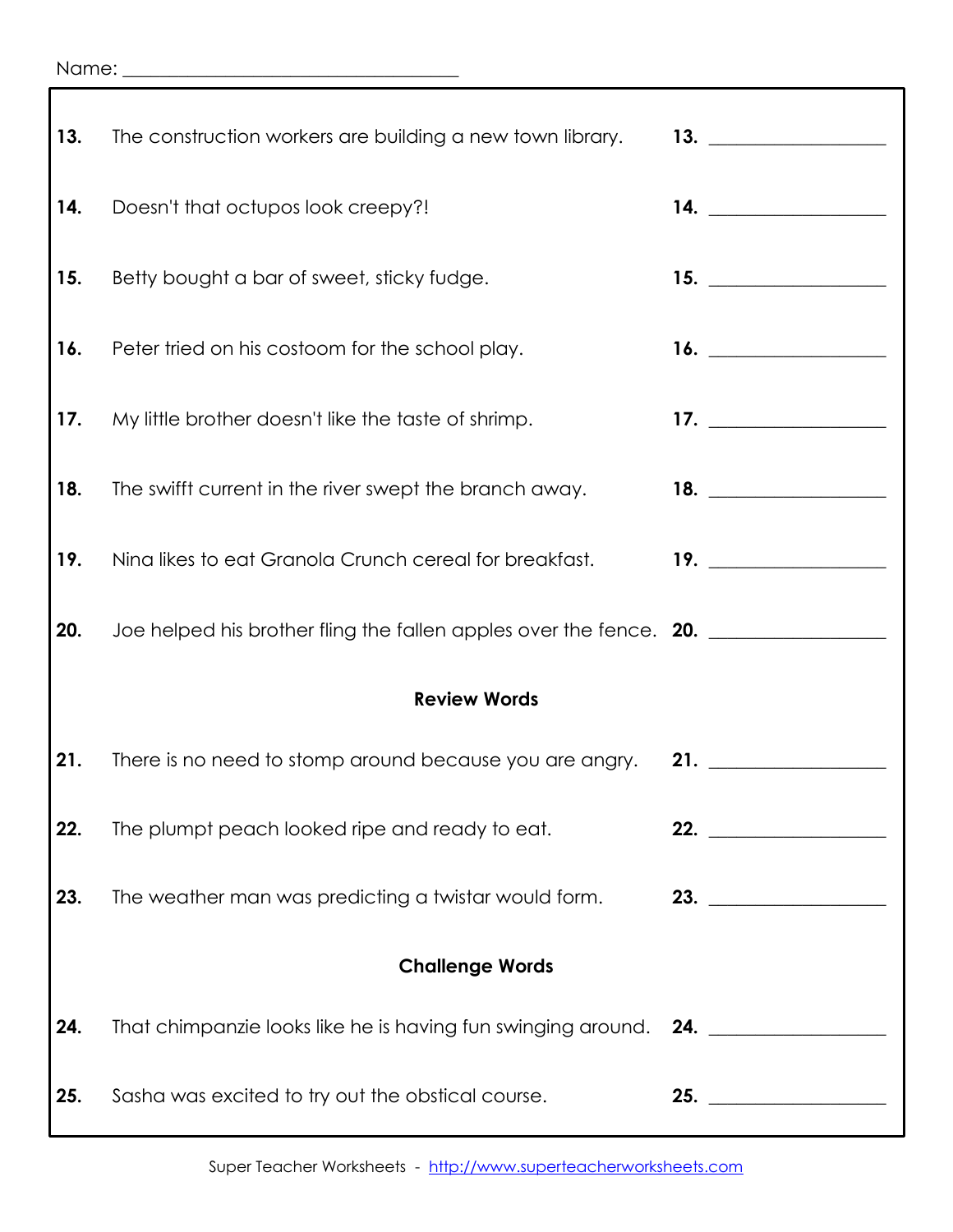## **ANSWER KEY**

## **Fix the Misspelled Words**

**Circle the spelling word in each sentence. If the word is spelled correctly, write CORRECT on the line. If the word is spelled incorrectly, write the correct spelling on the line.**

**1.** The light and airy dress was made of coton. **1. cotton 2.** Could you please open the (window) a little? **2. CORRECT 3.** Tyler decided to (swich) around the furniture in his room. **3.** switch **4.** Tomorrow we are going to have an important meeting. **4. CORRECT 5.** Pam had a look of (shock) on her face. **5. CORRECT 6.** The little girl tried to imatate) the monkey at the zoo. **6. imitate 7. (Sudenly)** it seemed like her whole family was sick at once. **7. suddenly 8.** The mother was baking an apple pie in the (kichen.) **8.** kitchen **9.** The symbol of the *(olive)* branch often represents peace. **9. CORRECT 10.** We need to be (prompt) for this dentist appointment. **10. CORRECT 11.** Instead of being a *folower*, she wanted to be a leader. **11. follower 12.** Jamie was really close with her (cuzin, )Jayden. **12. cousin**